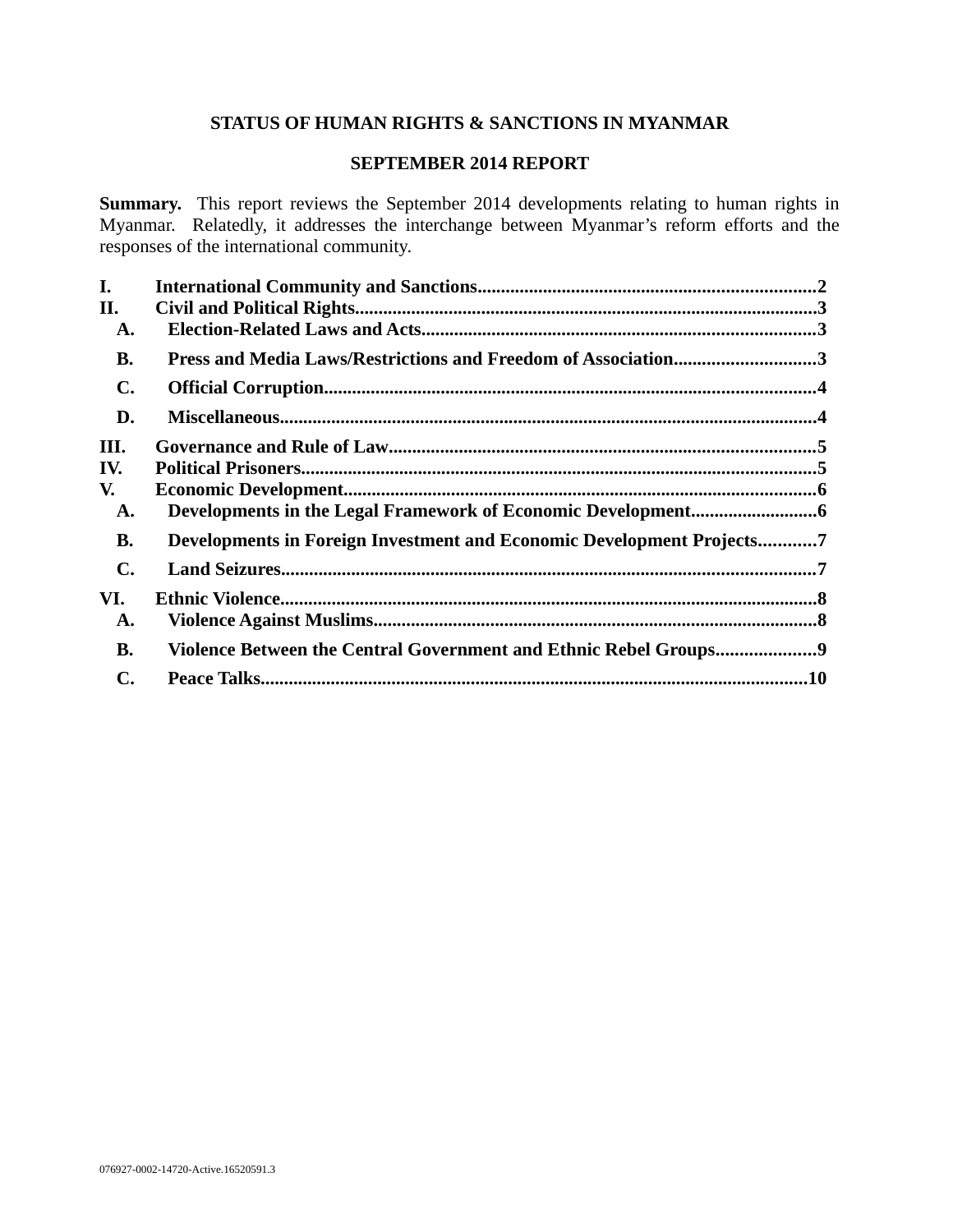#### **I. International Community and Sanctions**

The United Nations Development Program ("UNDP") and the Government of Finland have signed an agreement that would see Finland contribute €2 million (approximately USD \$2.6 million) towards the UNDP's work on strengthening democratic governance in Myanmar.<sup>1</sup> The funds from Finland will contribute to the achievement of Myanmar's priorities in the areas of: improving planning and statistical capacities; enhancing legislative processes; supporting rule of law and accessible and fair justice; and enabling civil service to become more accountable and responsive to the needs of the people.<sup>2</sup> In line with best practices of international development assistance, the funding is provided on program basis, *i.e.*, not earmarked towards specific activities or projects, thus enabling strategic and flexible leveraging of funds in support of larger reform objectives, as well as reducing transaction costs for development actors involved.<sup>3</sup> UNDP's democratic governance work in Myanmar is also financially supported by the peoples and governments of Australia, Denmark and Japan.<sup>4</sup>

It has been two years since the U.S. eased sanctions on Myanmar, which had amounted to a near-total ban on doing business in the country.<sup>5</sup> Now, to edge the country's leaders towards a democratic transition, U.S. diplomats are pushing for American companies to invest in Myanmar. However, those efforts have been hindered by the legacy of sanctions and the increasing care that banks take on compliance after a rash of record fines (primarily related to the business of those banks in other countries subject to sanctions such as Iran).<sup>6</sup> Few U.S. banks are willing to transfer money into or out of the country, and even money transfers through a third country such as Singapore often get blocked by U.S. firms if Myanmar appears in a company name.<sup>7</sup>

Many banks view allowing any Myanmar transactions as problematic. Despite the lifting of the broad ban, U.S. authorities still blacklist more than a hundred Myanmar companies and individuals because of alleged relationships with the country's military.<sup>8</sup> The lengthy blacklist translates into a ban on doing business with those who directly or indirectly control 70% of the country's economy, according to Eric Rose, an attorney with Herzfeld & Rubin P.C. who spends half the year in Yangon.<sup>9</sup> Diplomats are encouraging banned companies to apply to be taken off the list by demonstrating that they are cutting ties to the military, but the delisting process can take years.<sup>10</sup> No names were taken off the list so far this year.<sup>11</sup>

While U.S. State Department officials are encouraging American businesses to invest in Myanmar, the banking woes and the blacklist have stopped many companies from doing so. Fewer than a dozen companies have reported investing more than half a million dollars in Myanmar.<sup>12</sup> Those include Coca-Cola Co., Western Union Co. and Gap Inc. For more business to flow —particularly from small and medium size companies —Mr. Rose said U.S. officials need to work with banks to create open financial channels in Myanmar.<sup>13</sup> The "U.S. has done very little to address banking," he said.<sup>14</sup> This is why companies "are postponing, scaling back or choosing not to come to Myanmar at this time."<sup>15</sup>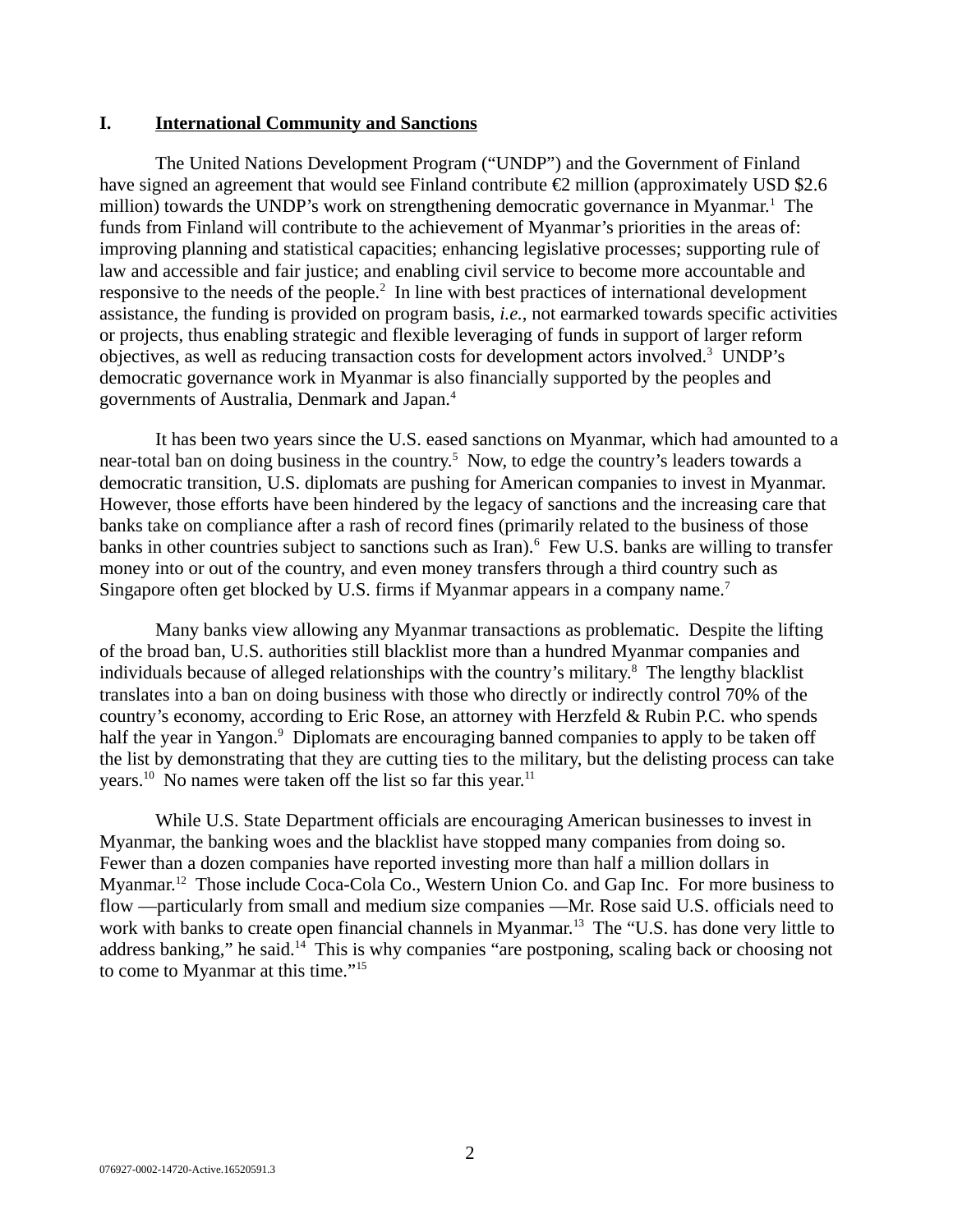### **II. Civil and Political Rights**

#### **A. Election-Related Laws and Acts**

In a surprise development, Myanmar's election commission announced on September 7, 2014 that the 2014 by-elections will be cancelled, purportedly to allow political parties to concentrate on the crucial 2015 general elections.<sup>16</sup> The by-elections, which were scheduled to be held this November, would have filled 35 seats in Myanmar's Parliament which are currently vacant.<sup>17</sup> Speaking to representatives from more than 30 political parties, Tin Aye, the chairman of Myanmar's Union Election Commission ("UEC"), claimed that the elections were being cancelled due to their high costs and logistical burdens, as well as a relative lack of political significance.<sup>18</sup> According to the UEC, the elections would have cost more than 2 billion kyat (roughly U.S. \$2 million) to organize, and would have been of little political significance since the general elections would be held just one year later.<sup>19</sup>

Reactions to the cancellation of the elections have been mixed, with some political parties in Myanmar reacting with frustration while others — notably, the National League for Democracy  $("NLD")$  — have supported the decision to cancel the by-elections.<sup>20</sup> Nyan Winn, spokesperson for the NLD, claimed that his party had accepted the cancellation of the by-elections because the party would not otherwise have had enough time to prepare for the elections; with the cancellation, the NLD will now be able to focus its efforts on the 2015 general elections.<sup>21</sup> The NLD won 43 of 46 seats in the last parliamentary by-elections held in April 2012, including one seat won by party leader Aung San Suu Kyi.<sup>22</sup>

Nevertheless, representatives from other political parties have rebuked the UEC's decision. Aye Maung, chairman of the Rakhine National Party, stated that the UEC's decision to cancel the by-elections raises doubts as to the commission's ability to follow through on future promises. $^{23}$ Arakan League for Democracy chairman Aye Thar Aung echoed these sentiments, claiming that the UEC was "sowing confusion" by cancelling the elections after announcing this past March that the elections would take place.<sup>24</sup> Meanwhile, the founder of the Kachin State Democracy Party, Tu Jar, argued that leaving the vacant parliamentary seats unfilled impairs the political rights of the relevant constituencies, who are effectively denied representation in Parliament.<sup>25</sup>

#### **B. Press and Media Laws/Restrictions and Freedom of Association**

Following the August 2014 sentencing of five Unity Journal journalists on national security charges, Parliament member Thein Nyunt submitted a motion to the Parliament's Lower House to amend the Burma Official Secrets Act, the 1923 law under which the Unity Journal journalists were convicted.<sup>26</sup> Thein Nyunt, a member of the New National Democracy Party, argued that the English language law was out of step with the current social and political atmosphere in Myanmar, and violated both the recently passed Media Law and the 2008 Constitution, which makes Myanmar language the country's official language and guarantees rights to Myanmar citizens that the British did not. $27$ 

Ultimately, however, the motion to amend the Act failed to muster enough support in Parliament. Deputy Minister of Home Affairs Brigadier General Kyaw Kyaw Tun opposed the amendment, claiming that the Act is necessary to protect state security — a view supported by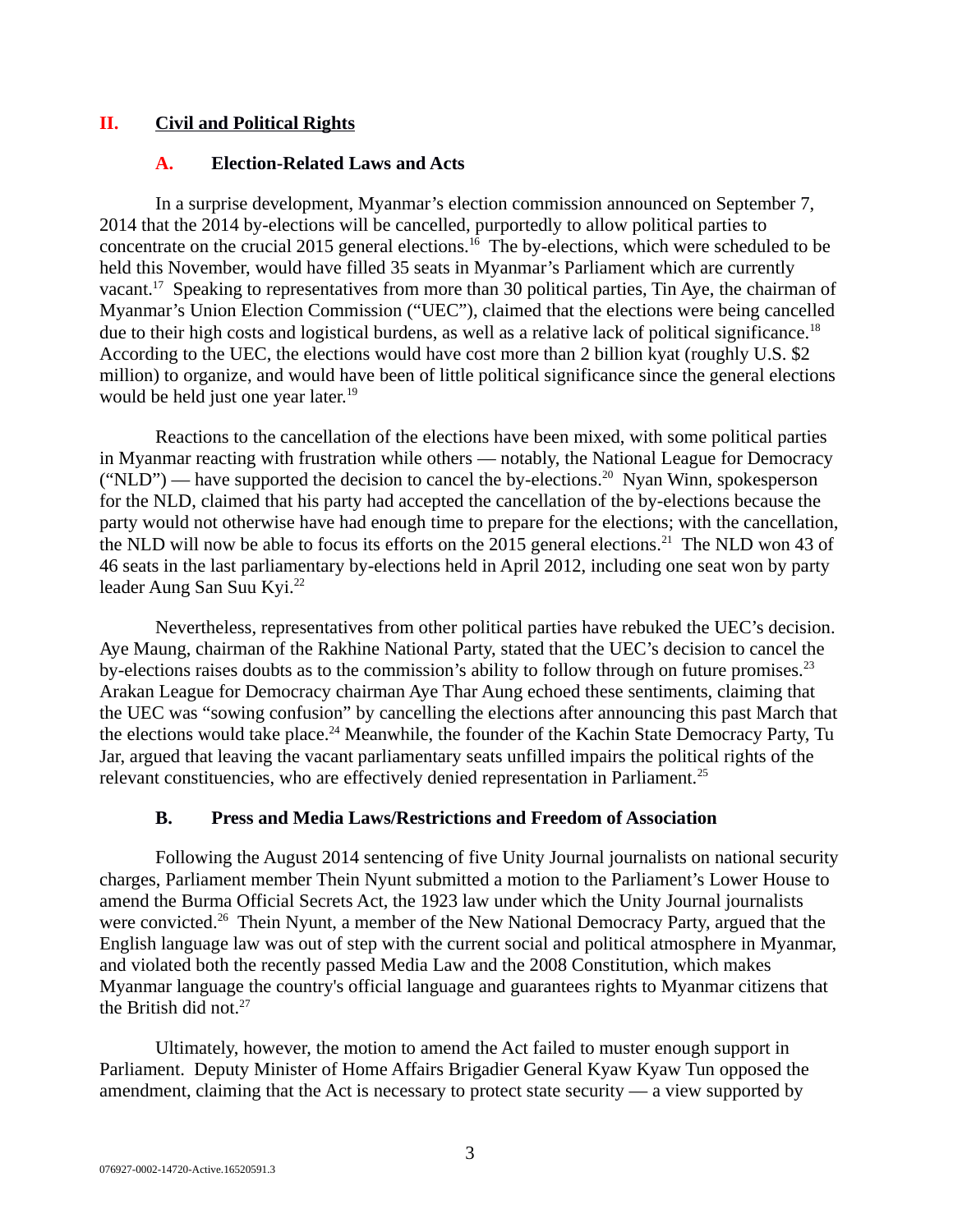most Members of Parliament from the ruling Union Solidarity and Development Party.<sup>28</sup> Still, Lower House Speaker Thura Shwe Mann stated that the Act may be resubmitted for revision after it is officially translated into Myanmar language. $^{29}$ 

Myanmar's Ministry of Information recently announced its plans to take legal action against two media outlets for articles the Ministry considered defamatory.<sup>30</sup> One article, published in August by the Myanmar Herald, was directed at President Thein Sein, prompting the Ministry to accuse the source of "damaging the president's dignity." Meanwhile, the other article was published in June 2014 by Eleven Daily and alleged misuse of funds by the Ministry of Information in its purchase of printing presses.<sup>31</sup> Ye Htut, the Minister of Information as well as the presidential spokesman, stated that the decision to take legal action was made largely in response to the media groups' refusal to issue corrections on their published stories.<sup>32</sup>

Both the Myanmar Herald and the Eleven Daily maintain the accuracy of their reporting.<sup>33</sup> The Myanmar Herald indicated that it had issued an apology demanded by the Ministry of Information, but that the Ministry had rejected its apology. $34$ 

# **C. Official Corruption**

On September 24, Myanma lawmakers questioned the effectiveness of the country's Anti-Corruption Commission, the commission charged with enforcing the anti-corruption law enacted by the Union Parliament in 2013, noting that only 3 out of the 533 complaints received since the commission's formation in February had resulted in any legal action.<sup>35</sup> The Commission received complaints ranging from land conflicts (170) to the judiciary (95) to those related to governance (238) and general matters (30).<sup>36</sup> The Commission's lack of independence from executive branch interference and a requirement that complainants reveal their identity in order to submit evidence and/or complaints (cases may not be submitted for prosecution unless a complaint satisfying the aforementioned requirement is submitted) were suggested as explanations for the Commission's low rate of prosecutions.<sup>37</sup> The requirement for complainants to submit their identity may be particularly problematic in light of Section 59 of the Anti-Corruption Law, which provides that any person convicted of defaming a person without sound reason or who submits information or lodges a complaint about illicit enrichment based on false allegations, or gives or creates false evidence, or asks another person to do so, may be punished with imprisonment up to 5 years and a fine.<sup>38</sup>

On September 29, at a session of the Lower House, Myanmar's Deputy Attorney-General Tun Tun Oo called for the government to enact a procurement law to ensure transparency and prevent corruption related to bidding on government contracts.<sup>39</sup> The contemplated law would presumptively diminish corruption by ensuring a more open bidding process.<sup>40</sup>

# **D. Miscellaneous**

On September 2, students gathered to protest a proposed law that civic groups say would allow greater centralized control of universities and curtail greater autonomy for Myanmar's institutions of higher learning.<sup>41</sup> The proposed bill would result in the establishment of a National Education Commission which would have the power to set policy, control curriculum and determine the budget for the country's entire education sector.<sup>42</sup> The government is currently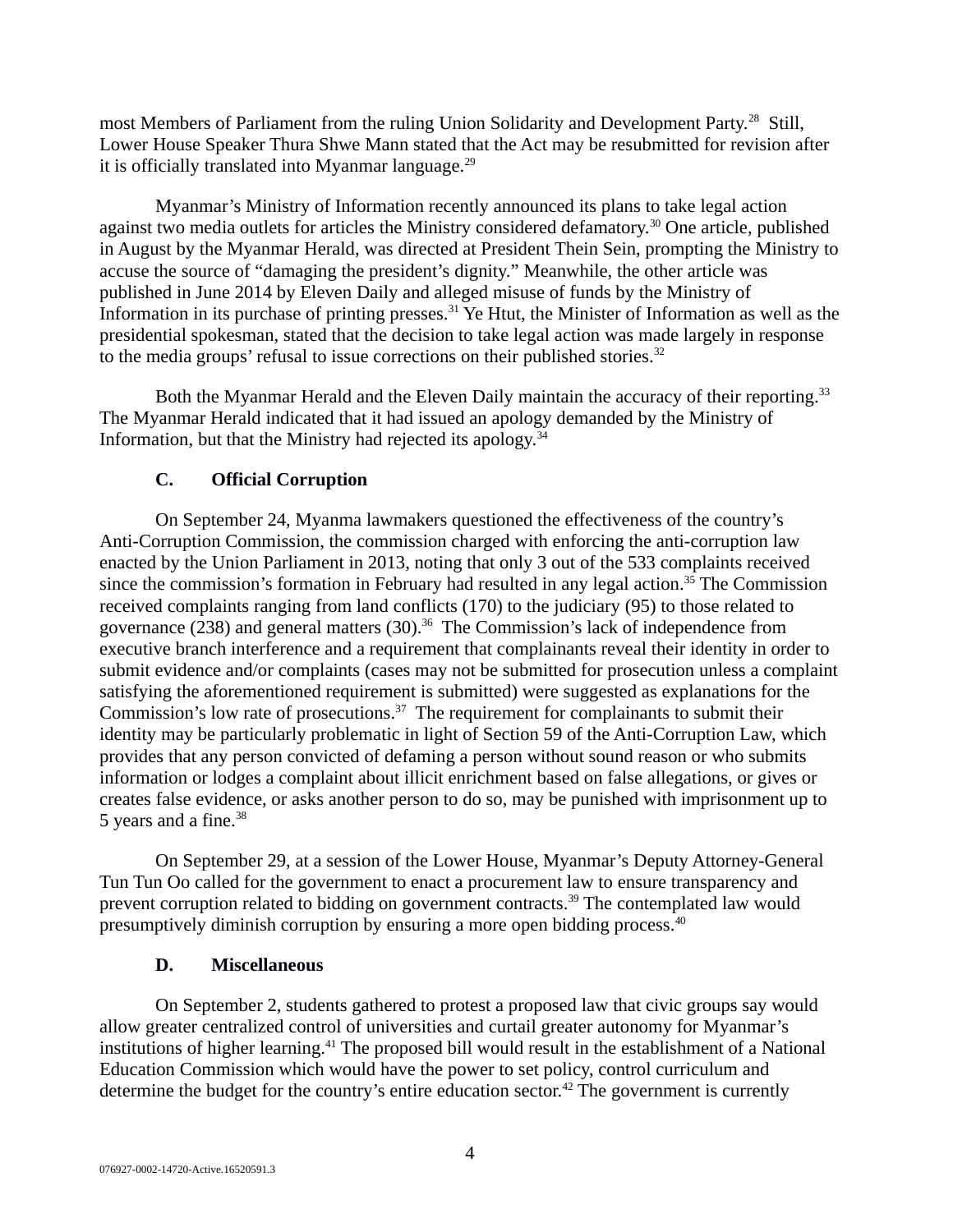debating the scope and content of proposed education legislation; protesters are calling for a bill which would permit greater autonomy for universities in setting their own agendas. $43$ 

Myanmar's 88 Generation Students Group has held talks with visiting officials from the Communist Party of China("CPC") regarding the transparency the CPC offered Myanmar's general population with respect to proposed Chinese investments in Myanmar through state-run companies.<sup>44</sup> The 88 Generation Students Group emphasized the need to protect the interests of local people affected by Chinese projects, which are mainly related to infrastructure development.<sup>45</sup>

On September 18, at a rally commemorating the seventh anniversary of the Saffron Revolution, Buddhist monks rallied to call for reforms to Myanmar's official Buddhist monastic committee, claiming that the state-appointed body did not reflect the will of the clergy.<sup>46</sup> The committee has the power to disrobe monks who have violated its decrees and expel monks from their resident monasteries.<sup>47</sup>

On September 18, in Shan state, a bomb exploded in front of the home of a local politician. The politician was unharmed but his brother-in-law was injured. Police speculated that the politician's work trying to protect local farmers was a reason that he was targeted.<sup>48</sup>

#### **III. Governance and Rule of Law**

The Lower House's Rule of Law, Stability and Peace Committee, headed by Aung San Suu Kyi, compiled a report concluding that the rule of law in Myanmar is weak, in part due to a court system rife with corruption.<sup>49</sup> The report, which was presented to the Lower House at the end of the month, criticized the judicial sector, with MP Thura Aung Ko noting that verdicts often come slowly and at great expense, damaging public trust in the courts.<sup>50</sup> Low judicial staff salaries also contributed to corruption, he said, as they may incentivize bribery.<sup>51</sup> The report also criticized the government's failure to open "rule of law centres".<sup>52</sup>

The report was approved by the Lower House on September 30, although some individuals expressed reservations as to certain proposals contained therein.<sup>53</sup> One such proposal is the formation of an independent watchdog to monitor the courts, which Supreme Court Judge Soe Nyunt criticized as an interference with judicial independence.<sup>54</sup> He expressed his belief that a lack of such independence would lead to reduced foreign investment.<sup>55</sup> Nan Wah Nu, from the White Tiger Shan Party, supported the notion of independent branches of government, explaining that "[p]eople don't like the current system because all three pillars of power support one another."<sup>56</sup>

#### **IV. Political Prisoners**

Despite President Thein Sein's promise to release all political prisoners by the end of 2013, a leading advocacy group is now claiming that the number of political prisoners has actually increased over the past year.<sup>57</sup> The Assistance Association for Political Prisoners in Burma ("AAPP-B") said in a statement on September 8 that there are 84 political prisoners in Myanmar with approximately 122 individuals facing what they consider to be politically motivated charges.<sup>58</sup> The AAPP-B also predicted that the number of political prisoners will continue to rise through 2014.<sup>59</sup> The group said that the rise in political incarcerations is largely attributable to the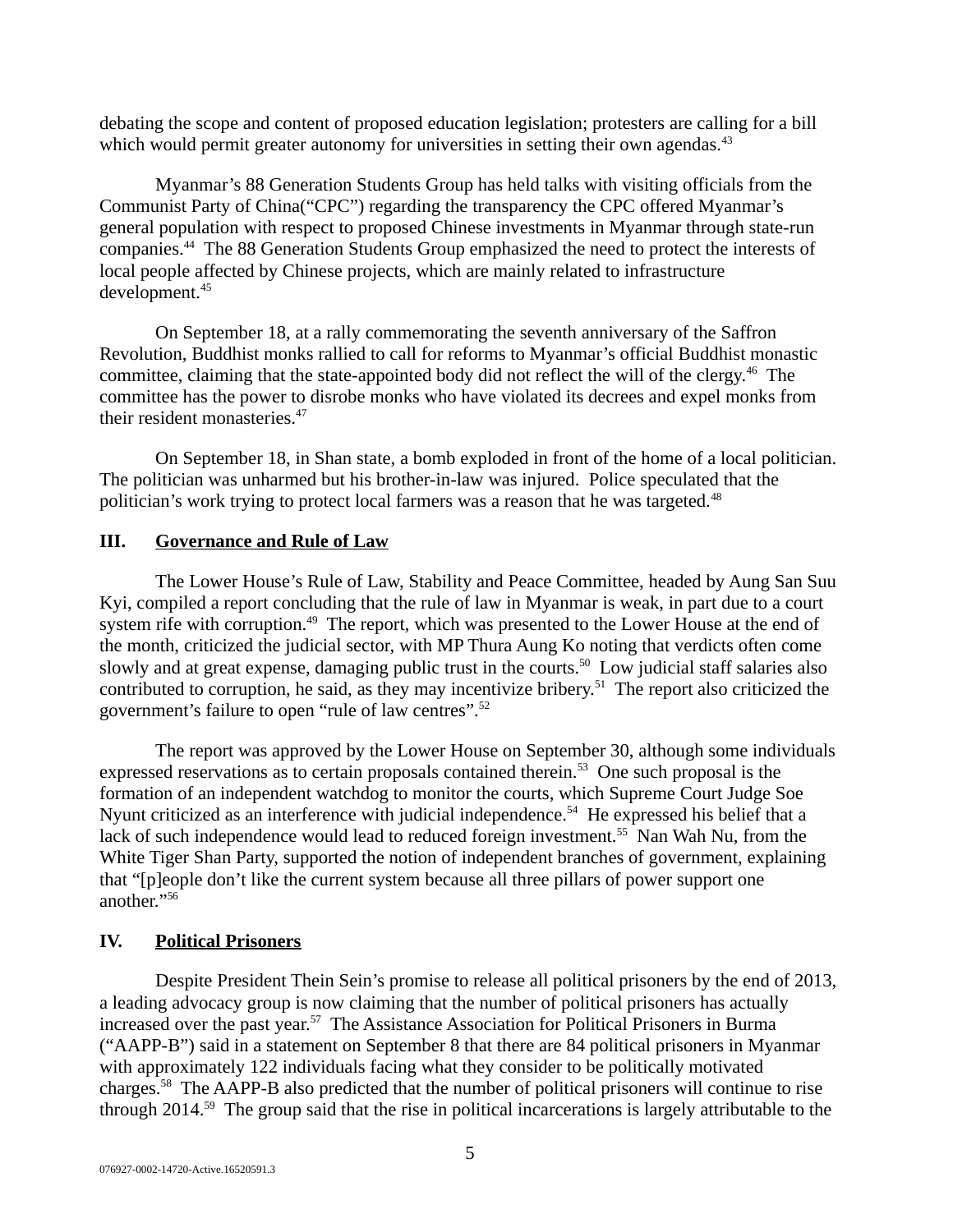use of Myanmar's controversial Section 18 — part of the Right to Peaceful Assembly and Peaceful Procession Act — to convict activists. Despite having been amended in June, rights defenders still say that the law grants too much leeway for authorities. $60$ 

A man was arrested in the capital this month, pursuant to Section 18, on International Peace Day for staging a solo protest calling for an end to divisiveness in Myanmar.<sup>61</sup> His protest consisted of holding placards with slogans that said: "The public will only have trust when they receive complete freedom and peace"; "Please leave hate and grudges in 20th century"; and "We want to be proud of our country in the international community."<sup>62</sup>

Meanwhile, the AAPP-B and the Former Political Prisoners Society ("FPPS") have written to international leaders, including President Obama, urging them to raise the issue of political prisoners in Myanmar.<sup>63</sup> Thet Ooh, spokesperson for the FPPS, said: "We want international leaders to push the government to release political prisoners. $64$  The government always says Myanmar doesn't have any more political prisoners and we want international leaders to know that's not the case and they shouldn't trust the government."<sup>65</sup>

### **V. Economic Development**

# **A. Developments in the Legal Framework of Economic Development**

### *Stock Exchange*

The planned Yangon Stock Exchange, which will replace the Myanmar Securities Exchange Centre, is still set to launch by October 2015.<sup>66</sup> The Myanmar Economic Bank has partnered with Japan's Tokyo Stock Exchange and Daiwa Securities Group in a joint venture to establish and operate the exchange. $67$  Three public companies will be listed initially: the Asia Green Development Bank, First Myanmar Investment Co., Ltd, and the Myanmar Agribusiness Public Cooperation Limited, established by the Myanmar Rice Federation.<sup>68</sup> This is a departure from statements in June, in which Minister Maung Maung Thien had hinted that five public companies would be listed initially.<sup>69</sup>

# *Banking Licenses*

The effort to license up to ten foreign banks to operate in Myanmar is ongoing in the face of a revised end-of-September 2014 deadline.<sup>70</sup> According to Set Aung, Deputy Governor of the Central Bank, rumors that the process will be delayed are not true.<sup>71</sup> The same 25 foreign banks with Myanmar representative offices—culled from 42 in June—remain candidates.<sup>72</sup> As discussed in our prior reports, the selected foreign banks will receive restricted licenses that will limit the banks to one branch each and bar them from retail banking.<sup>73</sup>

#### *Loans to Small Businesses and Improving the Banking System*

The World Bank's International Finance Corporation ("IFC") has made a \$5 million convertible loan to Myanmar's Yoma bank.<sup>74</sup> The loan is earmarked to assist Yoma with lending to small and medium businesses.<sup>75</sup> The IFC has also pledged to continue to assist Myanmar with improving its financial and banking sector as well as its corporate governance.<sup>76</sup> IFC support is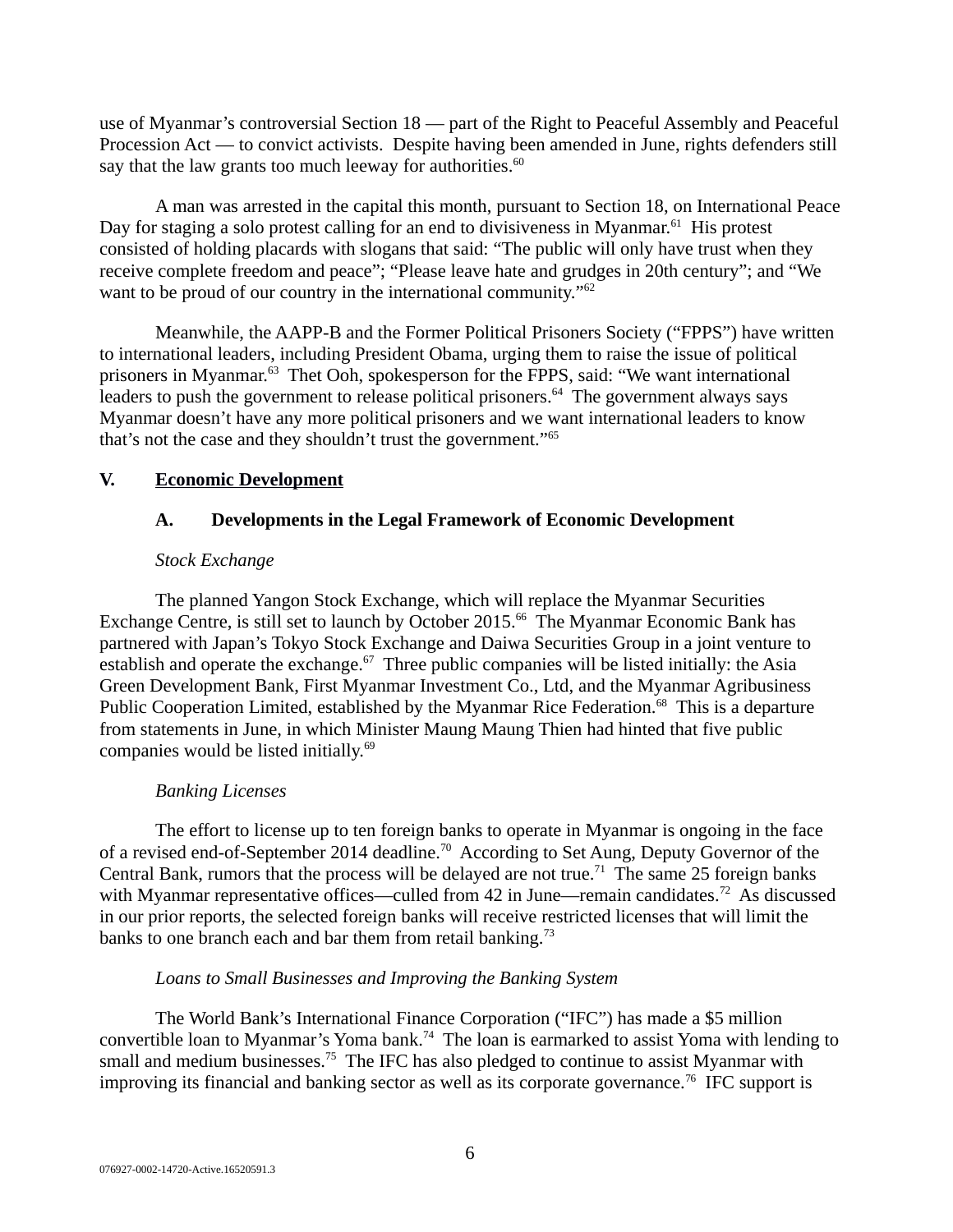expected to assist Yoma with providing 1,000 additional loans worth \$370 million to local small and medium businesses by 2019.<sup>77</sup>

### **B. Developments in Foreign Investment and Economic Development Projects**

#### *Nestle Investment*

Swiss giant Nestle, partnering with Myanmar Distribution Group, plans to begin manufacturing its products in Myanmar by the end of 2016.<sup>78</sup> Pending the Myanmar Investment Commission's approval of the venture, Nestle will begin working on building a factory in Dagon Seikkan Industrial Zone within the next two months.<sup>79</sup> Nestle initially will make its 3-in-1 coffee products at the factory, but intends later also to manufacture dairy, ice cream, and chocolate goods.<sup>80</sup> Investment will total about \$50 million over the next five or six years.<sup>81</sup> Due to the lack of sufficiently high-quality raw products, Nestle will begin with imported raw materials.<sup>82</sup> It plans to source locally after working with local businessmen to improve production to acceptable levels of quality and quantity.<sup>83</sup>

# *Mobile Phone Growth*

Mobile phone growth continues to explode: the proportion of the population with access to mobile phones is expected to rise from 7% to 97% within five years. $84$  Ooredoo, of Qatar, has pledged to spend \$15 billion on telecommunications services over the course of its 15-year license to operate in Myanmar.<sup>85</sup> Japan's second-largest wireless carrier has promised to invest around \$2 billion.<sup>86</sup> In addition to the Japanese, Qatari and other investments mentioned in our previous reports, Vietnam Posts and Telecommunication Group also signed a memorandum of understanding this week to work with four Myanmar companies in the mobile phone space. $87$ 

# *Accommodating Expanding Tourism*

Tourism in Myanmar is up 43% this year over last year.<sup>88</sup> In response, Myanmar's Ministry of Hotels and Tourism plans to open a hotel zone in western Chin State, the poorest and least developed part of the country.<sup>89</sup> An official stated that this is an effort to promote ecotourism in the rugged region. $90$  The zone will open near Natma Taung National Park, which contains Myanmar's third highest mountain and has been identified as a "priority candidate" for recognition as a UNESCO World Heritage site.<sup>91</sup> Concomitantly, plans are in the works to upgrade the facilities at the park. $92$ 

# *Dawei Myanmar-Thailand Port Project*

The stalled construction of a deep sea port at Dawei, a joint venture between Myanmar and Thailand, is moving forward again.<sup>93</sup> Political unrest in Thailand has delayed the project, but a visit to Dawei from Thailand's prime minister next month is expected to give the project a big boost.<sup>94</sup> Thailand's National Economic and Social Development Board has been ordered to simplify the processes and procedures that will guide the development.<sup>95</sup> Each country will have a 50% stake in the port, which is expected to spur creation of an industrial area and a city in the now-sleepy area.<sup>96</sup>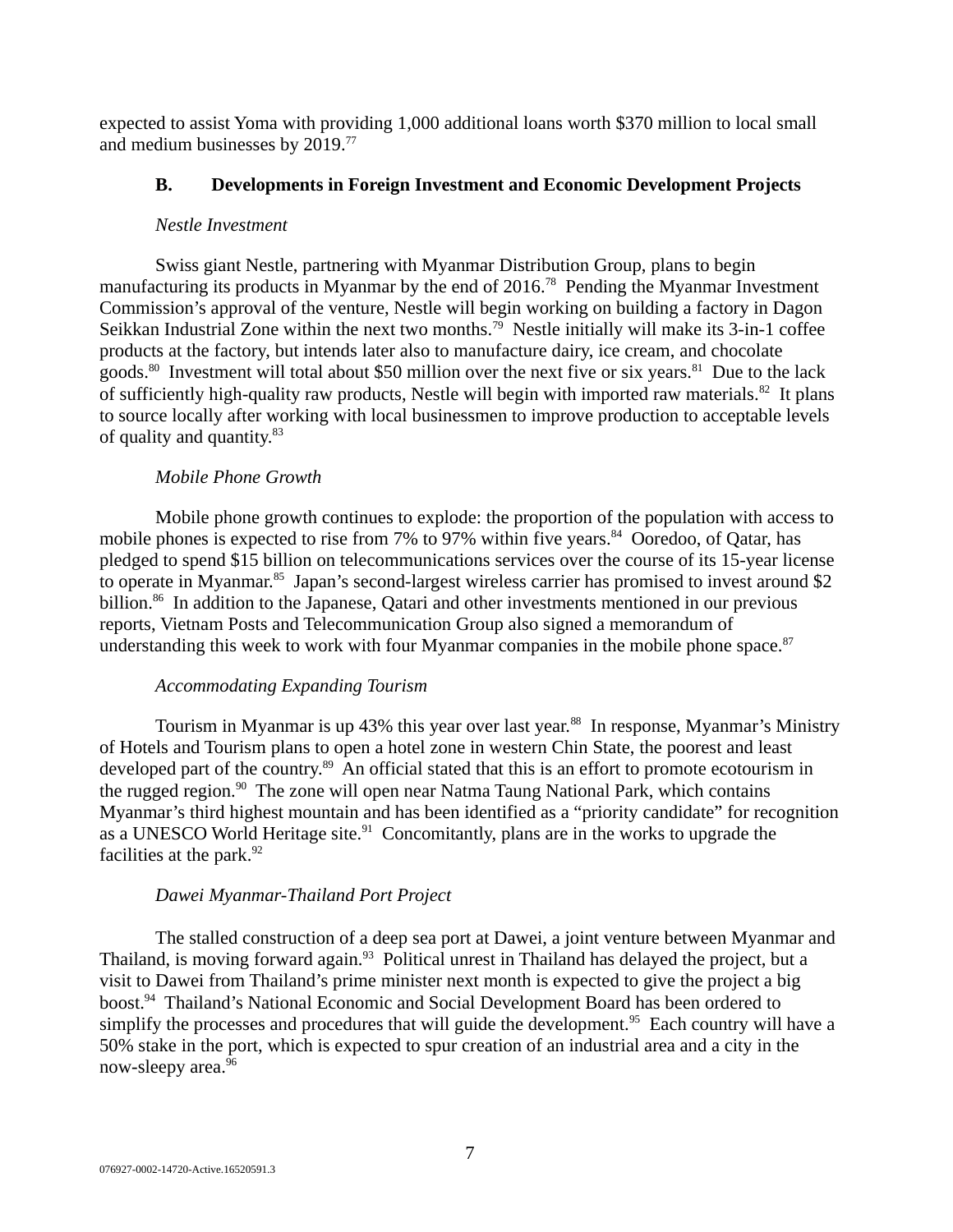### **C. Land Seizures**

In late September, members of Parliament received a report from the parliamentary Farmland Investigation Commission on delays by various government ministries in returning confiscated lands.<sup>97</sup> The Commission found that the Ministry of Defense addressed only 22% of the land claims sent to it. Claims sent to state and regional governments fared even worse; only 4.5% of the roughly 26,371 submitted land claims have been addressed.<sup>98</sup> According to the Commission's report, delays were exacerbated by government departments assigning junior officials who lack the requisite authority to make decisions on land ownership and compensation claims. <sup>99</sup> Nan Say Awa, a Karen State Member of Parliament and a member of the Commissioner, cited the "red tape" as resembling "the bureaucratic machine back in the colonial era."<sup>100</sup>

On September 25, approximately 5,000 farmers protested in front of Magwe's Forestry Department office to demand the return of confiscated lands.<sup>101</sup> The farmers claim that more than 30,000 acres of land had been confiscated since 2005, on which the farmers used to grow beans, corn, sesame and cotton.<sup>102</sup>

On September 30, approximately 1,000 farmers protested on the streets of Singu Township, Mandalay Region, to demand the return of seized farmlands.<sup>103</sup> The protesters have accused the Royal Palace Army as failing to follow instructions from the Commander-in-Chief of Defense Services to return seized lands.<sup>104</sup>

At a press conference held on September 30, farmers tilling land near the Thayagone village tract in the Bago Region complained that they were being turned into "land slaves."<sup>105</sup> According to the farmers, after their lands were seized by the Air Force Ordnance Depot in 1997 and 1998, they were each allocated a 70-by-90 feet plot.<sup>106</sup> However, in exchange for farming the land, the farmers had to pay soldiers a share of rice and other crops. Fencing that has been erected to keep farmers from entering the seized lands continues to disrupt daily life, such as herding cattle and sending children to school.<sup>107</sup>

# **VI. Ethnic Violence**

# **A. Violence Against Muslims**

This month, the government drafted its "Rakhine State Action Plan," which is intended to serve as a general blueprint for development and post-conflict reconstruction in the state.<sup>108</sup> However, the plan has faced harsh criticism by rights advocates for its discriminatory effects on the Rohingya population.<sup>109</sup> The plan would require Rohingya to identify themselves as Bengali in order to possibly receive citizenship as part of its citizenship verification process.<sup>110</sup> For those failing to meet the criteria for citizenship, it is proposed that the government will "construct temporary camps in required numbers for those who refuse to be registered and those without adequate documents," a process which rights groups warn could force thousands of Rohingyas from their villages into camps where they would be detained indefinitely.<sup>111</sup> Further, the permanent resettlement zones contemplated by the draft plan were criticized by Human Rights Watch, which said they will "deepen the isolation and marginalization of the Rohingya in violation of their freedom of movement and other rights." <sup>112</sup>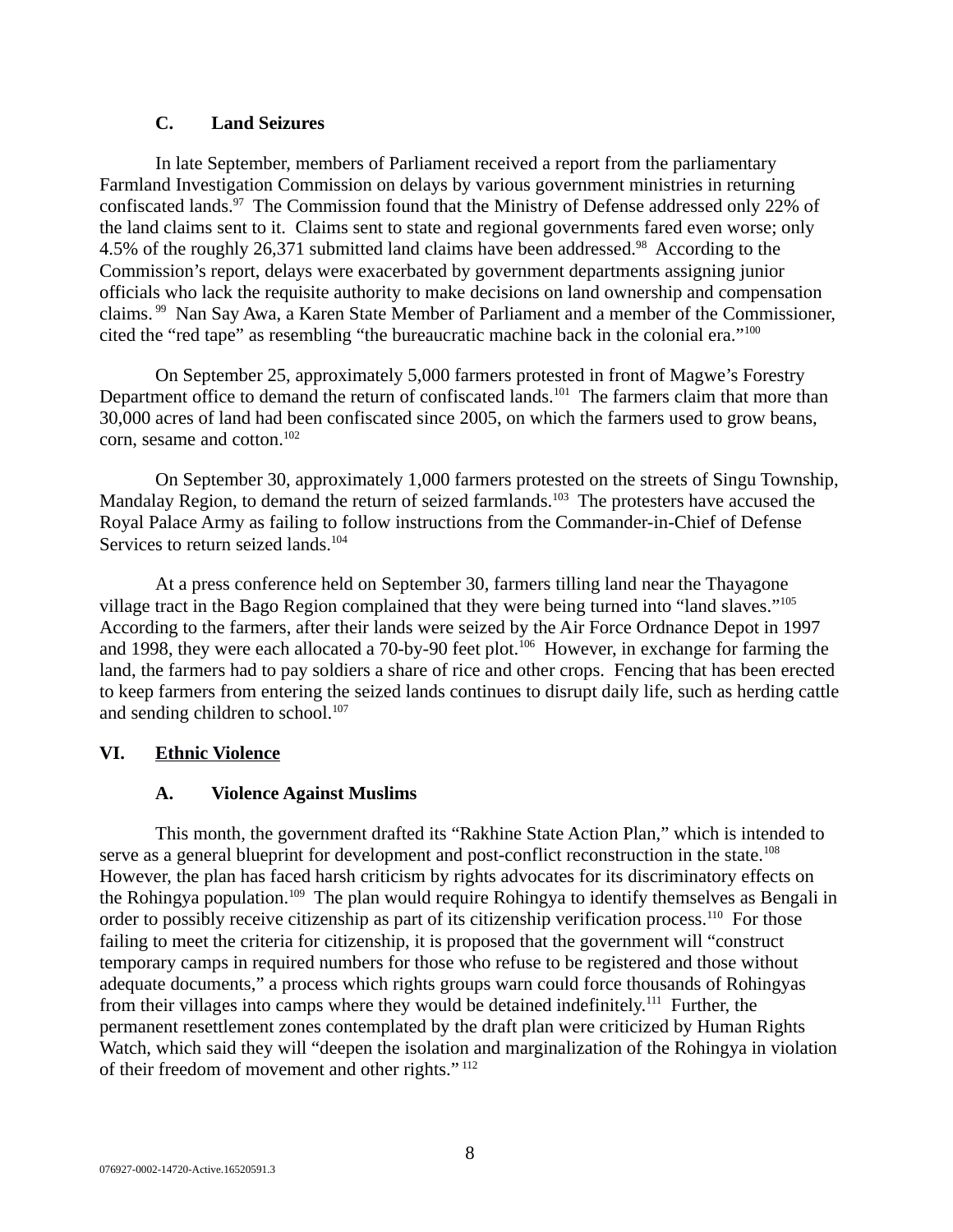In August and September, the government conducted a pilot program of the citizen verification process in Myebon. According to officials from the immigration ministry, 1,094 Muslims took part in the pilot verification process, 209 of which were found eligible for citizenship.<sup>113</sup> Although some of the 209 Muslims who received citizenship are members of the Kaman Muslim minority, which is recognized by the government as indigenous to Myanmar, some were also Rohingya.<sup>114</sup> Officials have not explained why the 209 persons were granted citizenship and the others were not, nor were they able to elaborate on the precise number of Rohingya included.<sup>115</sup> Aung Win, a Rohingya community leader, noted that many Rohingya have refused to take part in the verification process because they did not want to list their identity as Bengali, as required by the government. $116$ 

At the end of September, President Thein Sein signed into law an amendment to Myanmar's Political Parties Registration Law, which removes the rights of those holding temporary citizenship cards to form or join political parties.<sup>117</sup> This change appears to target the Rohingya minority, many of whom are temporary citizenship cardholders.<sup>118</sup>

#### **B. Violence Between the Central Government and Ethnic Rebel Groups**

In September, rising tensions between government forces and rebel groups (including the Democratic Karen Benevolent Army ("DKBA") and other smaller ethnic Karen rebel groups) led to a number of clashes in several areas of southeastern Myanmar, resulting in what has been referred to as some of the worst fighting in the region since the government signed bilateral ceasefires with the rebels in 2012.<sup>119</sup> Both sides suffered casualties, and dozens of local residents were forced to flee their homes, with some crossing into Thailand for safety.<sup>120</sup> Although the DKBA has signed a ceasefire agreement with the government, the absence of a code of conduct and the related uncertainty over troop movements and border demarcation has exacerbated tensions.<sup>121</sup> The discussion of a code of conduct has apparently been sidelined in order to prioritize the negotiation of a peace agreement.<sup>122</sup> A series of violent incidents is also responsible for the increased tension, including the killing by government security forces of a DKBA solider who was allegedly drunk driving; the discovery in the Moei River in the Karen State of the dead, handcuffed body of a Karen National Union ("KNU") soldier; the detention by DKBA forces of eight government soldiers and police officers; and the injury of two government soldiers in an exchange of fire. <sup>123</sup> Five members of the Government's Border Guard Force have been detained in connection with the killing of the KNU soldier.<sup>124</sup> In addition, fighting between government troops and the KNU resulted in the deaths of one government solider and one KNU soldier.<sup>125</sup> The fighting reportedly resulted from the government's patrolling of KNU-controlled areas without informing the KNU in advance.<sup>126</sup> However, one positive development that occurred in September was the signing of a second draft of a troop code of conduct between the KNU and government peace negotiators.<sup>127</sup>

Government troops also clashed with Shan ethnic rebels in Shan State's Kyethi Township this month, resulting in the death of five government soldiers and two rebels, and the injury of 50 government soldiers and three rebels, according to rebel sources.<sup>128</sup> The fighting resulted in approximately 200 locals being displaced and taking refuge at a Buddhist monastery.<sup>129</sup>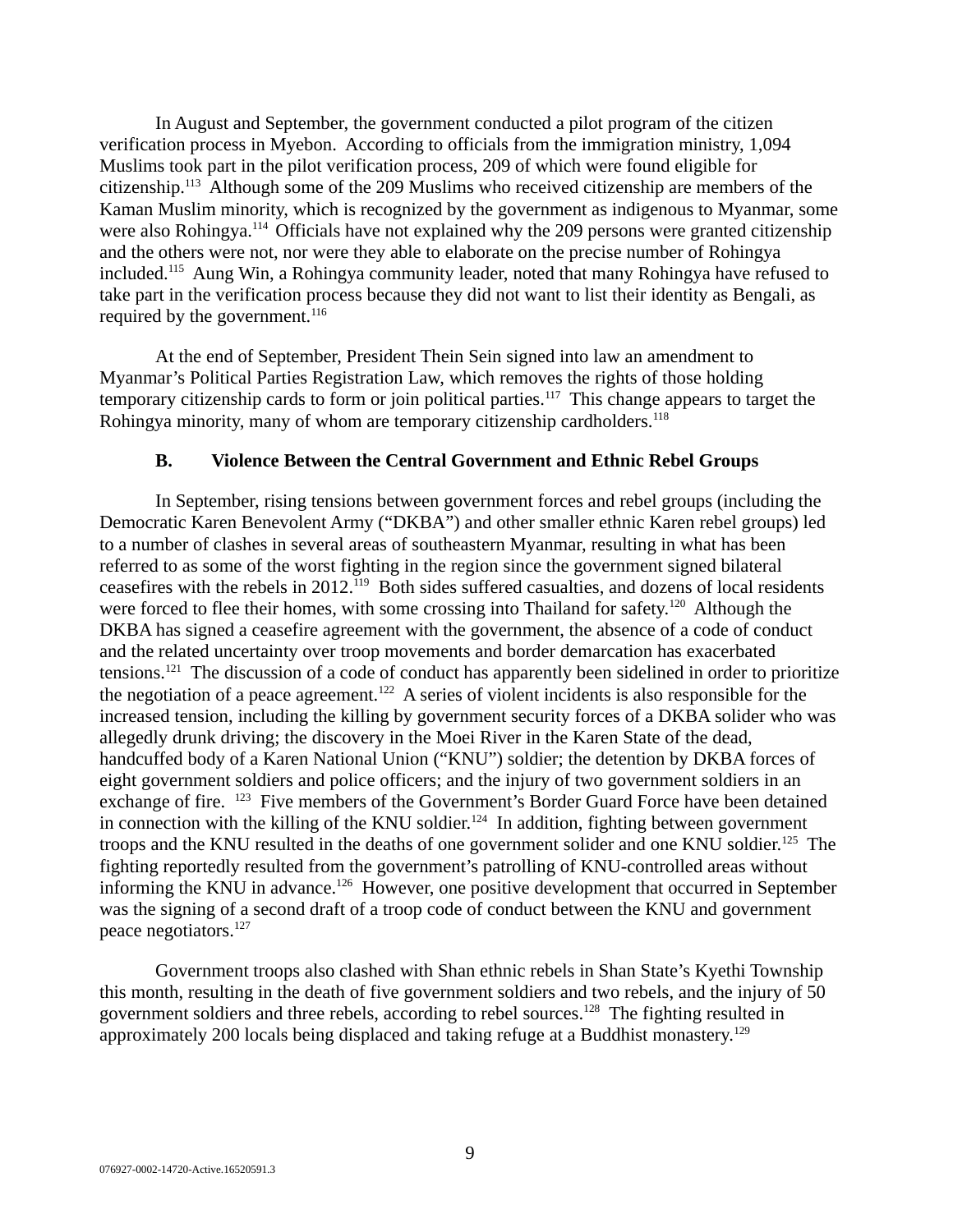# **C. Peace Talks**

The government's Union Peacemaking Work Committee ("UPWC") and the nationwide Ceasefire Coordination Team ("NCCT") failed to reach a nationwide cease-fire agreement after another round of talks held at the end of September.<sup>130</sup> However, in a joint statement, the UPWC and NCCT said that the two sides have agreed in principal to a new draft of the agreement, certain points of which are to be discussed internally before discussions resume in October.<sup>131</sup>

According to Lian Hmung Sakhong, a representative from the NCCT's Chin National Front, the September talks fell short of expectations because negotiators couldn't agree on issues of "army placement" and "troop recruitment."<sup>132</sup> The government reportedly wants rebel armies out of strategically sensitive areas to make way for development projects and has also demanded that ethnic armies give up recruiting new members.<sup>133</sup> Rebel groups resent the idea of not being able to move freely within their own territories and have indicated that, although they will end forced recruitment, they will continue to accept volunteer soldiers.<sup>134</sup> Additional areas of disagreement, according to Lian Hmung Sakhong, included which rebel armies would take part in political dialogue to explore greater representation for their ethnic groups.<sup>135</sup>

In an address to the nation, President Thein Sein commented that the signing of a nationwide ceasefire accord is necessary for the success of the 2015 elections and a smooth political transition. His remarks have been criticized by some, with one political commentator questioning whether the comments were aimed at pressuring the rebel groups to reach a ceasefire agreement.<sup>136</sup>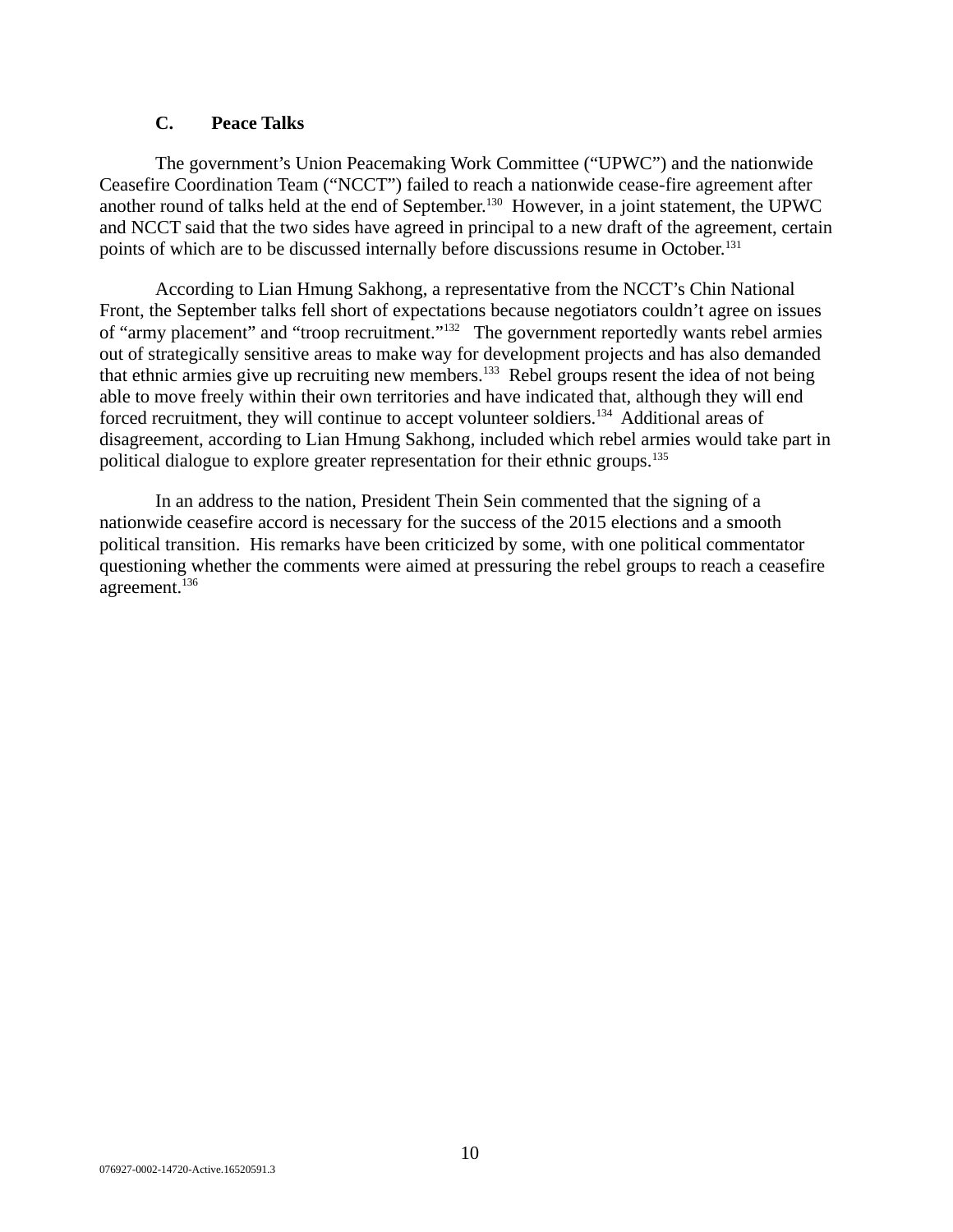UNDP Press Release, September 12, 2014:

http://www.mm.undp.org/content/myanmar/en/home/presscenter/pressreleases/2014/09/partnership-betweenundp-and-finland-supports-democratic-governa/ *Id*. *Id*. *Id*. Wall Street Journal, September 8, 2014: http://blogs.wsj.com/riskandcompliance/2014/09/08/old-sanctions-fears-stall-new-myanmar-trade/. *Id. Id*. *Id*. *Id*. *Id*. *Id. Id*. *Id*. *Id*. *Id.* Radio Free Asia, September 8, 2014: http://www.rfa.org/english/news/myanmar/By-elections-09082014175701.html. *Id*. *Id*. *Id.*  Democratic Voice of Burma, September 8, 2014: https://www.dvb.no/elections/burmese-mps-react-differently-to-cancellation-of-by-elections-burma-myanma r/43938. Radio Free Asia, *supra* note 5. Democratic Voice of Burma, *supra* note 8. Radio Free Asia, *supra* note 5. Democratic Voice of Burma, *supra* note 8. *Id.* Eleven Myanmar, September 26, 2014: http://www.elevenmyanmar.com/index.php? option=com\_content&view=article&id=7673:parliament-rejects-bid-to-amend-official-secrets-act&catid=32 &Itemid=354. *Id. Id. Id.* The Irrawaddy, September 23, 2014: http://www.irrawaddy.org/burma/burmas-govt-bring-defamation-charges-2-publications.html. *Id. Id. Id. Id.* Eleven Myanmar, September 21, 2014: http://www.elevenmyanmar.com/index.php? option=com\_content&view=article&id=7610:corruption-watchdog-says-3-of-533-complaints-have-been-han dled&catid=44:national&Itemid=384. *Id.* The Irrawaddy, September 24, 2014: http://www.irrawaddy.org/burma/mps-voice-doubts-burmas-anti-corruption-commission.html *and see* Eleven Myanmar, September 29, 2014: http://www.elevenmyanmar.com/index.php? option=com\_content&view=article&id=7694:only-one-corruption-arrest-in-yangon&catid=44:national&Ite mid=384. Eleven Myanmar, *supra* note 23.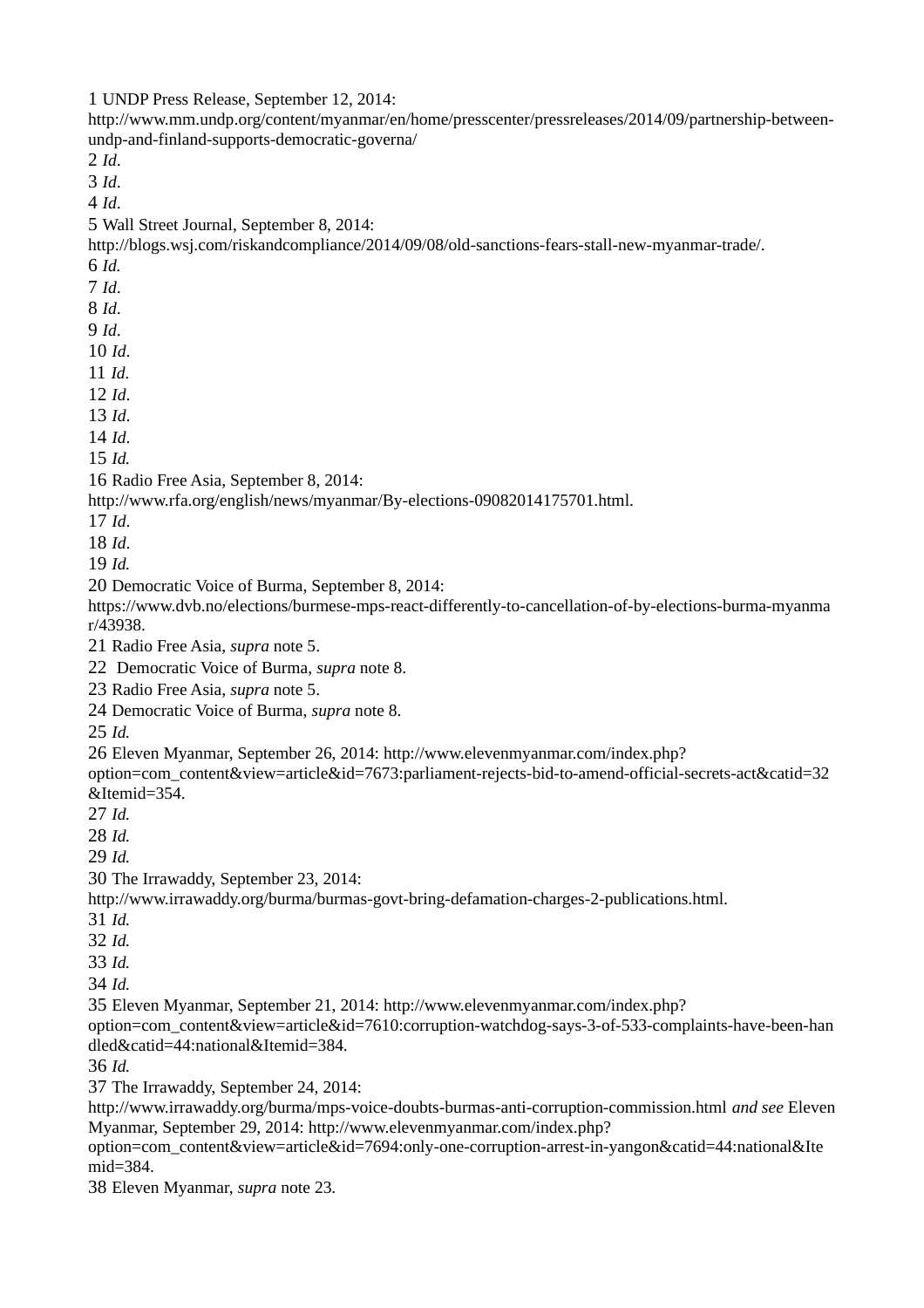Eleven Myanmar, September 30, 2014: http://www.elevenmyanmar.com/index.php? option=com\_content&view=article&id=7712:government-procurement-law-needed-says-deputy-attorney-ge neral&catid=44:national&Itemid=384. *Id.* Radio Free Asia, September 2, 2014: http://www.rfa.org/english/news/myanmar/protest-09022014192146.html. *Id. Id.* Radio Free Asia, September 9, 2014: http://www.rfa.org/english/news/myanmar/88-generation-09092014180946.html. *Id.* Radio Free Asia, September 18, 2014: http://www.rfa.org/english/news/myanmar/reforms-09182014170502.html. *Id.* Strategy Page, September 24, 2014: http://www.strategypage.com/qnd/myanmar/articles/20140924.aspx Eleven Myanmar, September 30, 2014: http://www.elevenmyanmar.com/index.php? option=com\_content&view=article&id=7715:rule-of-law-is-very-puny-corruption-influences-over-judicial-s ector-lower-house-mp-thura-aung-ko&catid=44:national&Itemid=384. *Id*. *Id*. *Id*. Democratic Voice of Burma, October 1, 2014: https://www.dvb.no/news/lower-house-approves-rule-of-law-committee-report-burma-myanmar/44603. *Id*. *Id*. *Id*. Democratic Voice of Burma, September 9, 2014, https://www.dvb.no/news/number-of-political-prisoners-is-up-says-rights-group-burma-myanmar/43990. *Id*. *Id*. *Id*. Eleven Myanmar, September 24, 2014, http://www.elevenmyanmar.com/index.php? option=com\_content&view=article&id=7645:section-18-used-against-peace-day-protester&catid=44:nationa l&Itemid=384. *Id*. Myanmar Times, September 12, 2014, http://www.mmtimes.com/index.php/national-news/11624-rights-groups-lobby-obama-over-political-prisone rs.html. *Id*. *Id*. Democratic Voice of Burma, September 29, 2014: http://www.dvb.no/news/burmas-new-stock-exchange-to-list-3-companies-in-2015-burma-myanmar/44556. *Id. Id. Id.* Myanmar Times, September 25, 2014: http://www.mmtimes.com/index.php/business/11757-foreign-bank-licences-still-coming-this-month-u-set-au ng.html. *Id. Id. Id.* Myanmar Times, September 22, 2014: http://www.mmtimes.com/index.php/business/11726-yoma-receives-ifc-loan.html. *Id*.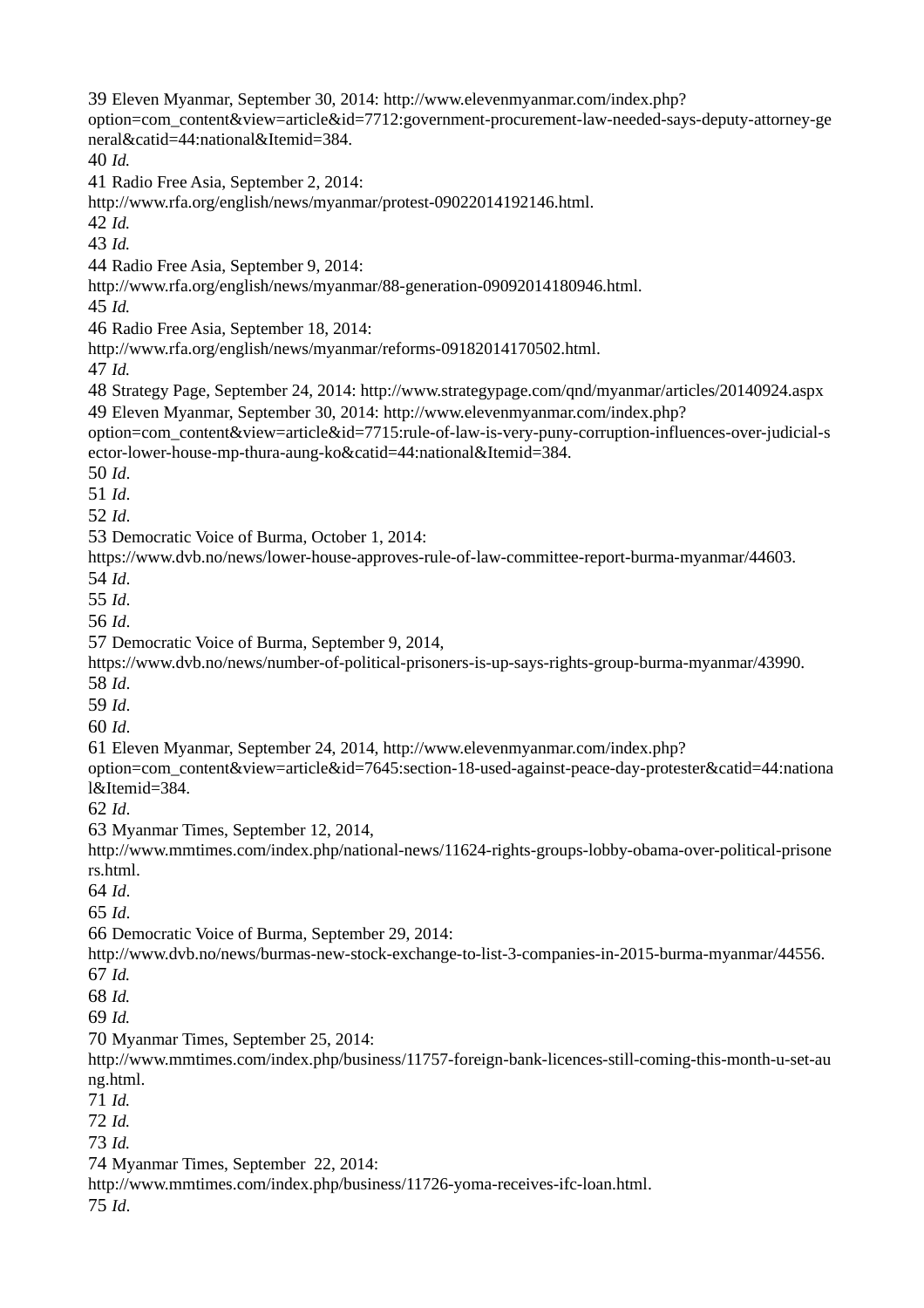*Id.*

*Id.*

Myanmar Times, September 22, 2014:

http://www.mmtimes.com/index.php/business/11721-nestle-products-to-be-made-in-myanmar.html. *Id.*

*Id.*

*Id.*

*Id.*

*Id.*

BBC News, September 25, 2014: http://www.bbc.com/news/business-29329460.

*Id.*

*Id.*

Eleven Myanmar, September 25, 2014: http://www.elevenmyanmar.com/index.php?

option=com\_content&view=article&id=7668:vietnamese-ict-firm-signals-growth-in-myanmar&catid=33:bu siness&Itemid=356.

Irrawaddy, September 25, 2014: http://www.irrawaddy.org/burma/hotel-zone-slated-chin-state.html.

*Id.*

*Id.*

*Id.*

*Id.*

Bangkok Post, September 26, 2014:

http://www.bangkokpost.com/news/local/434306/prayut-myanmar-trip-to-boost-delayed-port-plan.

*Id.*

*Id.*

*Id.*

The Irrawaddy, September 26, 2014:

http://www.irrawaddy.org/burma/mps-urge-prompt-return-confiscated-land.html.

Eleven Myanmar, September 27, 2014: http://elevenmyanmar.com/index.php?

option=com\_content&view=article&id=7681:handling-of-thousands-of-land-disputes-unsatisfactory-commis sion&catid=32:politics&Itemid=354.

Democratic Voice of Burma, September 23, 2014:

https://www.dvb.no/news/colonial-style-red-tape-blamed-for-delay-in-returning-seized-land-burma-myanmar /44391.

*Id*.

The Irrawaddy, September 26, 2014:

http://www.irrawaddy.org/burma/mps-urge-prompt-return-confiscated-land.html.

*Id*.

Eleven Myanmar, October 2, 2014: http://www.elevenmyanmar.com/index.php?

option=com\_content&view=article&id=7728:mandalay-farmers-rally-against-land-grab-shooting-of-villager s&catid=44:national&Itemid=384.

*Id*.

Eleven Myanmar, October 1, 2014: http://www.elevenmyanmar.com/index.php?

option=com\_content&view=article&id=7723:military-turning-farmers-into-land-slaves&catid=44:national& Itemid=384.

*Id*.

*Id*.

Human Rights Watch, October 3, 2014:

http://www.hrw.org/news/2014/10/03/burma-government-plan-would-segregate-rohingya.

*Id*; The Irrawaddy, September 27, 2014:

http://www.irrawaddy.org/burma/rohingya-face-detention-burma-govt-draft-plan.html.

Reuters Canada, October 3, 2014: http://ca.reuters.com/article/topNews/idCAKCN0HS0BJ20141003.

*Id*.

Human Rights Watch, *supra* note 89.

*Id*.